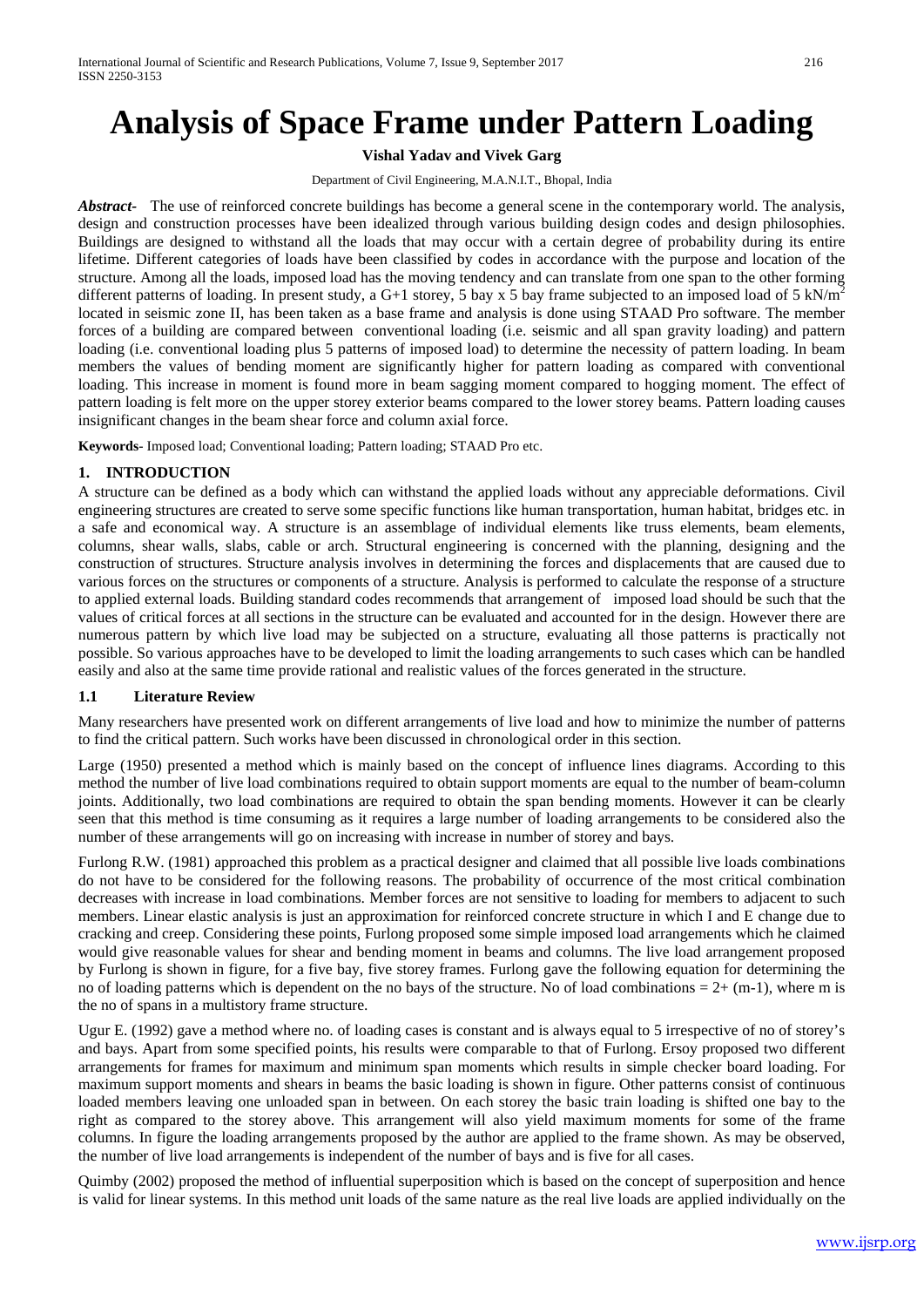spans of the structure forming different loading cases, number of which are equal to the number of spans in the structure and the effects are determined at points of interest for each case of loading.

Akiner M.E. (2012) has based the work on the previous works done by ERSOY and Furlong and developed his third approach called approach no 3 using genetic algorithm. Genetic algorithms are search algorithms based on the mechanics of natural selection and natural genetics. Their basic idea is what lies behind the nature itself, "Survival of the Fittest". A third approach was presented which required analysis of five cases irrespective of the no of storey's and bays. The aim of approach no3 (AN3) is as the aim of Furlong approach and Ersoy approach, to obtain sufficiently accurate results with a reasonable number of loading cases. First two loading cases are Classical Checkerboard Loading and as same as first two loading case of Ersoy approach. Loading cases for finding maximum negative moments are different than Furlong and Ersoy approach in AN3, starting from the first beam, at the upper left, two adjacent beams are loaded and third one is unloaded. This loading continues until all beams are dealt with.

Ansari and Garg (2016) presented a journal on Structural behaviour of building frame under pattern loading. The loading patterns considered were similar to that of Ugur Ersoy on a two dimensional building frame and compared the results with that of the conventional loading pattern with all spans loaded. It was concluded that the values of bending moment are significantly higher for pattern loading as compared with conventional loading for both beam and column members. The effect of pattern loading is felt more on interior beam members as compared with the exterior beam members of the same floor also it is observed that pattern loading effects the top floors interior beam the most as compared with any other beam member. The effect of pattern loading is more on beam sagging moment as compared to hogging moment.

# **2. PROPOSED WORK**

The present study investigates the structural behavior of an RC frame (G+1 Commercial building) under pattern loading. The base frame under consideration is used for storage purpose. An Imposed load of  $5 \text{ kN/m}^2$  is considered on floors of the building. The slab weight is taken as  $3 \text{ kN/m}^2$ . A wall load of  $7 \text{ kN/m}$  is considered on the outer periphery of first floor whereas a load of 3 kN/m for parapet wall is considered on the outer periphery of second floor. The structure is analyzed for two loading cases. In first case (Conventional loading) structure is analyzed for seismic forces and all span gravity loading and in second case (Pattern loading) structure is analyzed for conventional loading plus five different loading patterns. The analysis is performed by using structural analysis software i.e. STAAD Pro. The analysis results of structure for conventional and pattern loading are compared to evaluate the effect of pattern loading on the RC structure.

The geometrical and seismic parameters used for modelling of proposed problem are shown in Table 1 and Table 2. Isometric view and plan of proposed structure under consideration is depicted in Fig.1 and Fig.2. Column and beam member numbering is shown in Fig.3 to Fig.10. Loading patterns considered in the study is shown in Fig.11.

| Sr. No. | Parameters                       | Values               |
|---------|----------------------------------|----------------------|
| 1.      | No. of storey's                  | $\overline{2}$       |
| 2.      | No. of span in X-direction       | 5                    |
| 3.      | No. of Span in Y-direction       | 5                    |
| 4.      | Floor to Floor height            | 3.5 <sub>m</sub>     |
| 5.      | Span length in X and Y-direction | 4m                   |
| 6.      | Size of beam                     | $0.2m \times 0.3m$   |
| 7.      | Size of column                   | $0.25m \times 0.25m$ |
| 8.      | Slab thickness                   | 0.120m               |
|         |                                  |                      |

Table 1 Geometric Parameters

Table 2 Parameters for Seismic load

| 'arameter |  |
|-----------|--|
|           |  |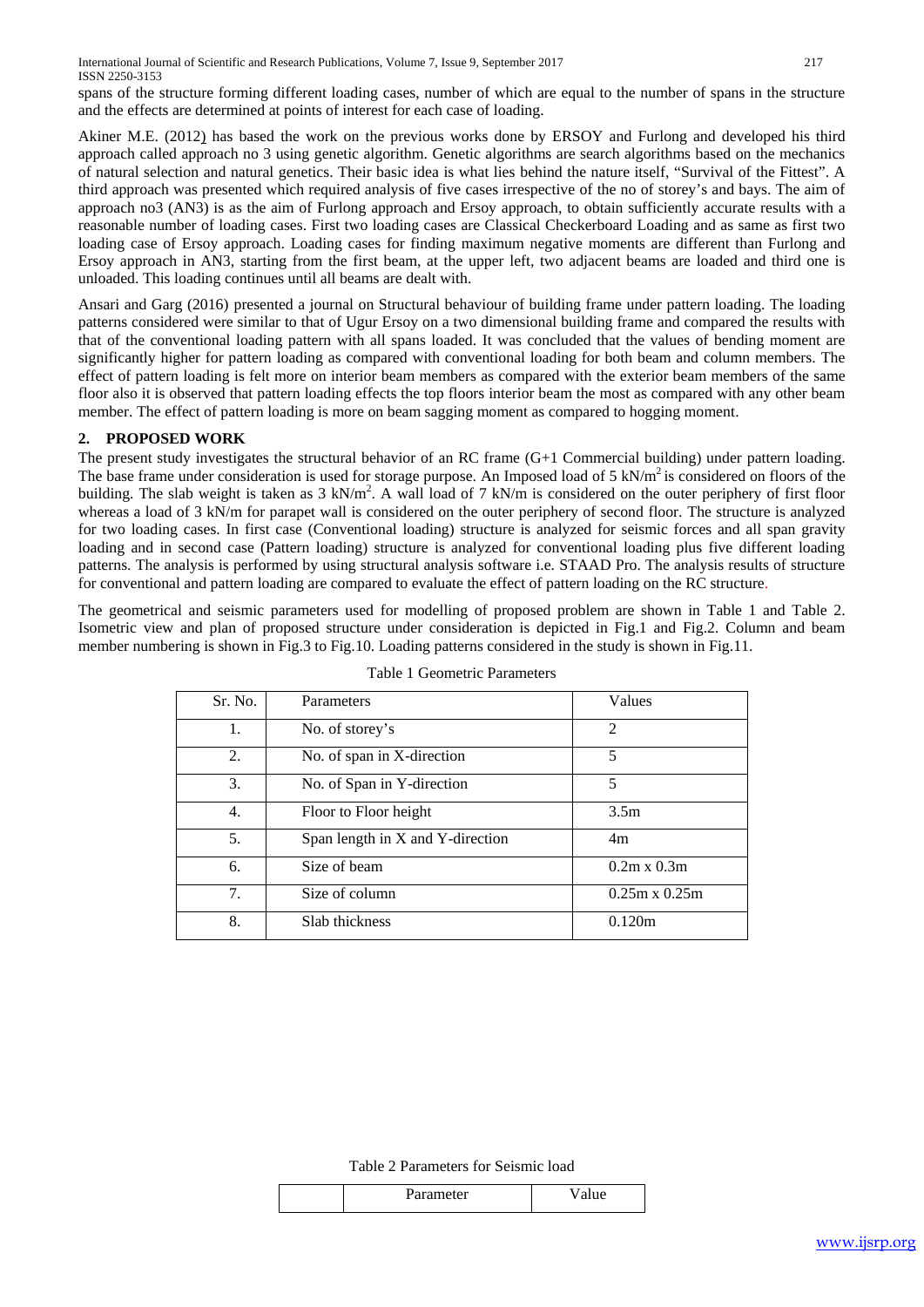| Sr. No. |                                                                               |                         |
|---------|-------------------------------------------------------------------------------|-------------------------|
| 1       | Location (ZONE II)                                                            | Zone Factor $=$<br>0.10 |
| 2       | Response reduction factor<br>(Ordinary RC Moment)<br><b>Resisting Frame</b> ) | $RF = 5$                |
| 3       | Importance factor (All<br>General Building)                                   | $I = 1$                 |
| 4       | Rock and soil site factor<br>(Medium soil)                                    | $SS = 2$                |
| 5       | Type of structure (RC<br>Frame Building)                                      | $ST = 1$                |
| 6       | Damping ratio                                                                 | $DM = 0.05$             |



Fig 1 Isometric view of proposed structure Fig 2: Plan of base frame



 $\overline{11}$ 

10

 $12$ 

8

7

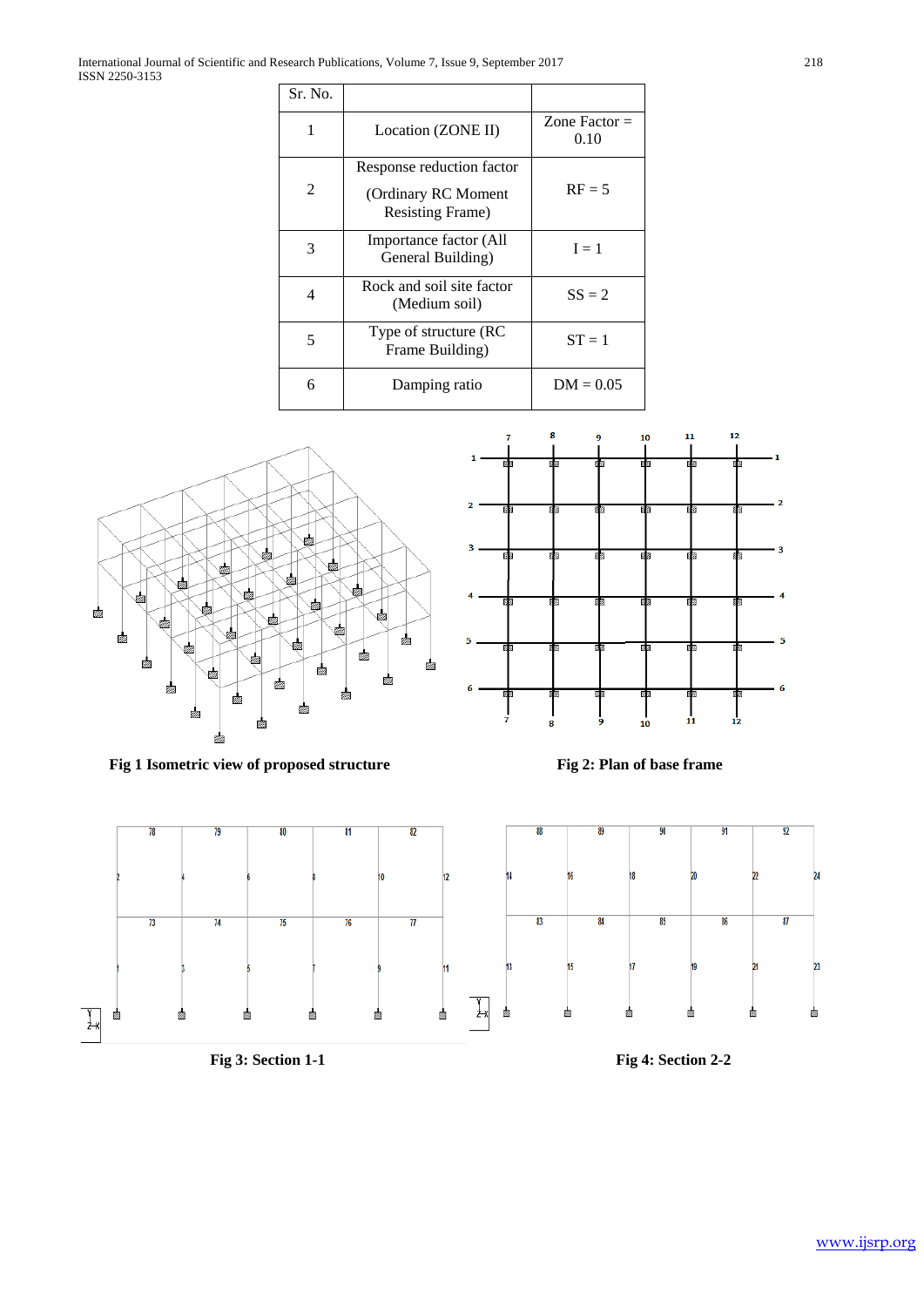





**Fig 9: Beam numbering at first floor** Fig 10: Beam numbering at top floor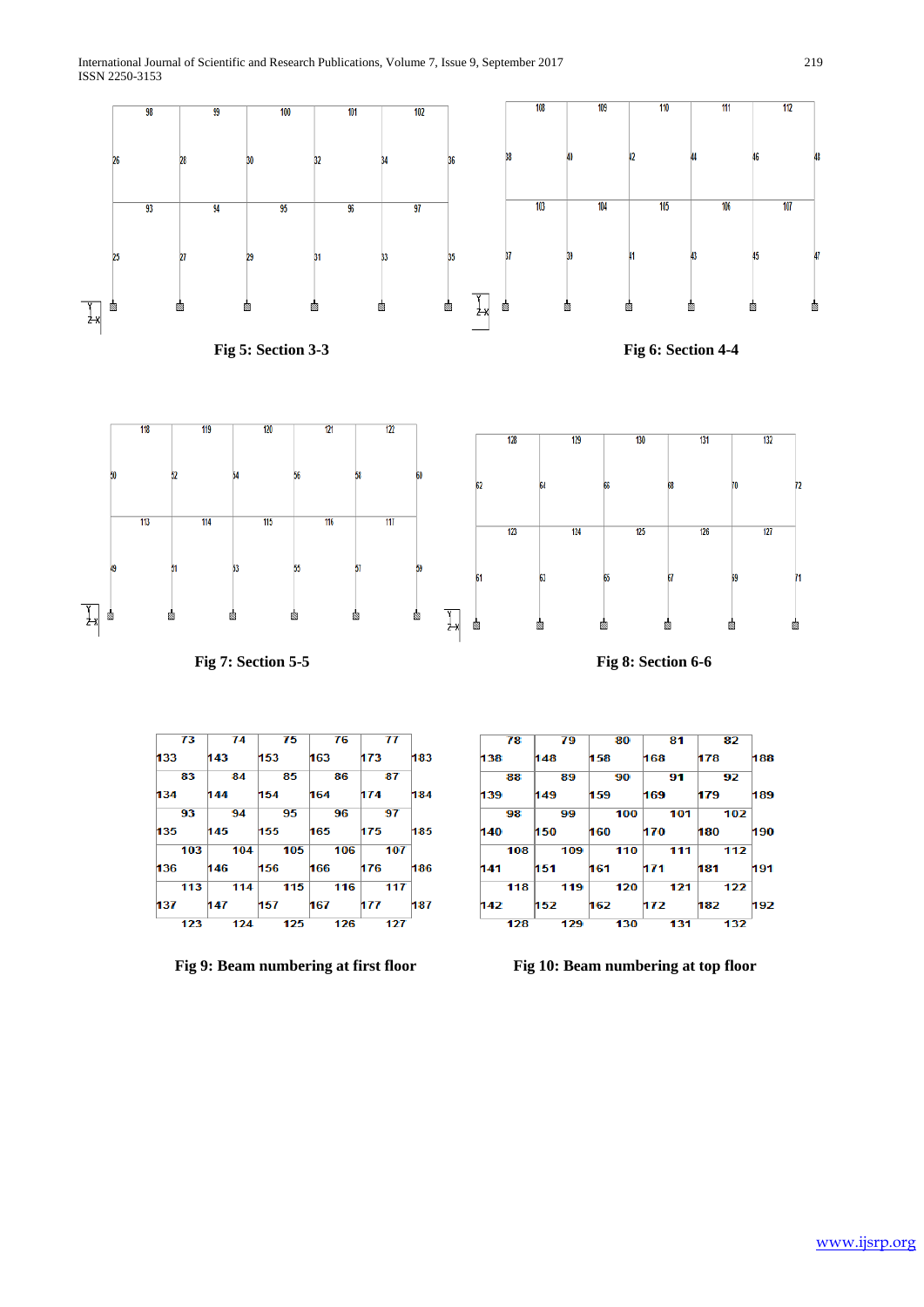| <b>LOADING TYPE</b>                   | <b>SECOND</b><br><b>FLOOR</b> | <b>FIRST</b><br><b>FLOOR</b> |
|---------------------------------------|-------------------------------|------------------------------|
| <b>CONVENTIONAL</b><br><b>LOADING</b> |                               |                              |
| <b>PATTERN1</b>                       |                               |                              |
| PATTERN 2                             |                               |                              |
| <b>PATTERN 3</b>                      |                               |                              |
| PATTERN 4                             |                               |                              |
| PATTERN 5                             |                               |                              |

**Fig 11: Loading patterns on G+1 storey structure**

# **2.2 Load cases and combinations**

Primary loads and their combinations considered in the study area as follows:

Primary loads LC 1:- EQ  $X = EQ$  in +X direction LC 2:- EQ  $Z = EQ$  in  $+Z$  direction LC 3:-  $DL = Dead$  load LC 4:- Conventional load LC 5:- Pattern 1 LC 6:- Pattern 2 LC 7:- Pattern 3 LC 8:- Pattern 4 LC 9:- Pattern 5 Load Combinations LC 10:- LC 3\*1.5 + LC 4\*1.5 LC 11:- LC 3\*1.5 + LC 5\*1.5 LC 12:- LC 3\*1.5 + LC 6\*1.5 LC 13:- LC 3\*1.5 + LC 7\*1.5 LC 14:- LC 3\*1.5 + LC 8\*1.5 LC 15:- LC 3\*1.5 + LC 9\*1.5 LC 16:- LC 3\*1.2 + LC 4\*1.2 + LC 1\*1.2 LC 17:- LC 3\*1.2 + LC 4\*1.2 + LC 2\*1.2 LC 18:- LC 3\*1.2 + LC 4\*1.2 – LC 1\*1.2 LC 19:- LC 3\*1.2 + LC 4\*1.2 – LC 2\*1.2 LC 20:- LC 3\*1.5 + LC 1\*1.5 LC 21:- LC 3\*1.5 + LC 2\*1.5 LC 22:- LC 3\*1.5 - LC 1\*1.5 LC 23:- LC 3\*1.5 - LC 2\*1.5 LC 24:- LC 3\*0.9 + LC 1\*1.5 LC 25:- LC 3\*0.9 + LC 2\*1.5 LC 26:- LC 3\*0.9 - LC 1\*1.5 LC 27:- LC 3\*0.9 - LC 2\*1.5

# **3. RESULTS AND DISCUSSION**

In the present study, a G+1 building has been modeled and the values of member forces generated by conventional loading (i.e. all span load plus seismic load) have been compared to the forces generated in the members being subjected to pattern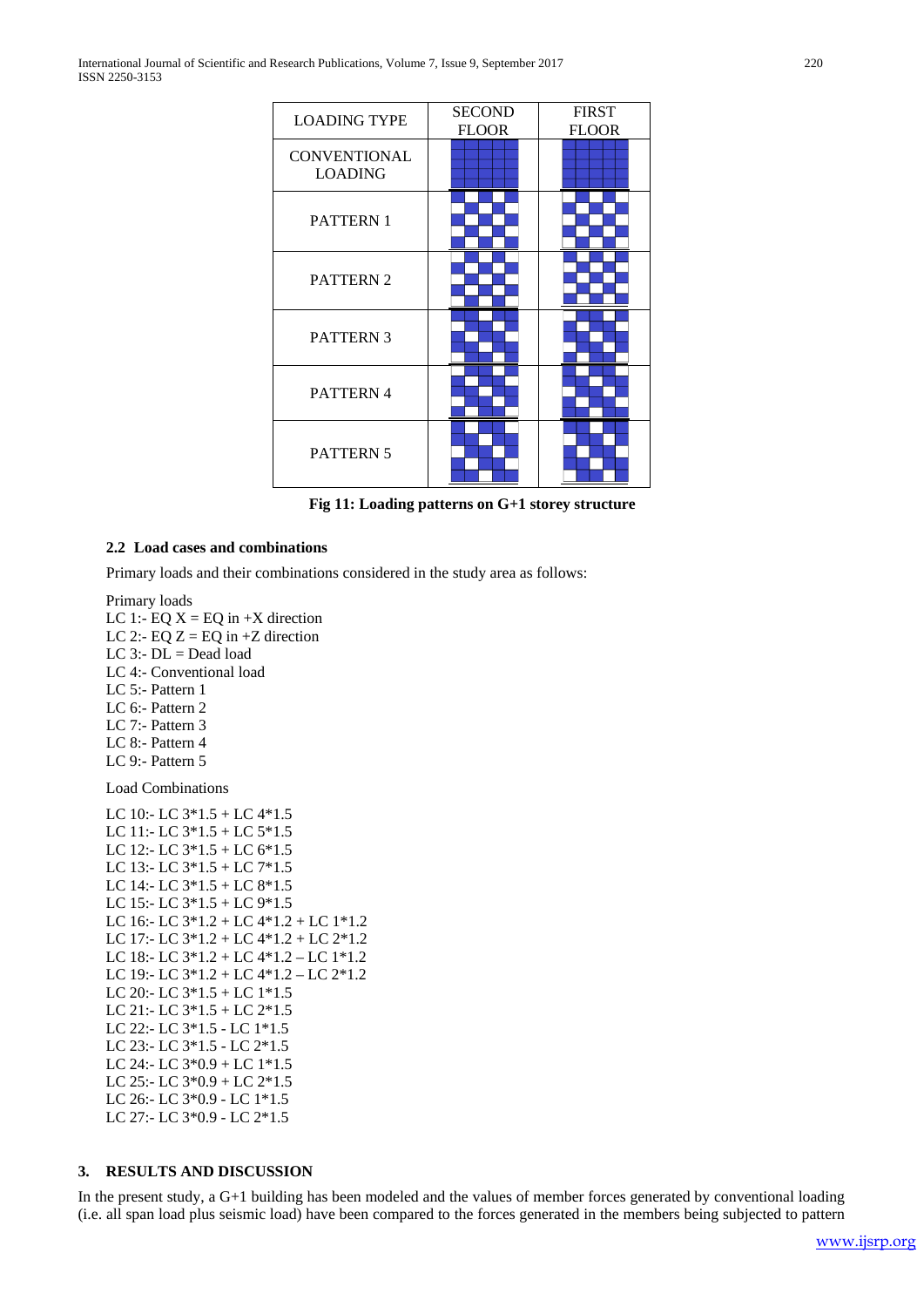loading ( i.e. conventional loading along with the set of 5 different pattern loads). Pattern/Conventional ratio is determined to evaluate the impact of pattern loading.

# **3.1 Effect of pattern loading on column forces**

In this section the effect of pattern loading on the columns of base frame is studied and the results have been tabulated. Bending moment  $(M_z)$  and axial forces  $(F_x)$  in the column members are analyzed and compared for conventional and pattern loading to evaluate the effect of pattern loading on column members. Effects of pattern loading on column forces are shown in Table 3.

# **3.1.1 Effect on Bending moment**

Table 3 indicates that there is no increase in bending moment values for pattern loading in comparison to conventional loading for all column members. This implies that the lateral loads applied have greater impact than pattern gravity loads in generating critical bending moments in column members.

## **3.1.2 Effect on Axial force**

The highest value of Pattern/Conventional ratio for axial force is 1.04 as shown in table 3. The maximum variation is observed in the member nos. 2, 6, 8, 12, 26, 36, 38, 48, 62, 66, 68 and 72 which are upper storey exterior columns. This indicates despite the increase in value of axial force, the effect of pattern loading is insignificant. It is observed that the exterior columns in the central bay are more affected by pattern loading as compared to the interior columns. The effect of pattern loading can be seen more on upper storey columns as compared to the lower ones.

Table 3: Comparison of forces in columns between conventional and pattern loading.

|                 |                |                   | Pattern Loading     | Conventional loading |                     | Pattern/Conventional ratio |                   |
|-----------------|----------------|-------------------|---------------------|----------------------|---------------------|----------------------------|-------------------|
| Column No.      | Max/Min Values | Bending<br>Moment | Axial force<br>(kN) | Bending<br>Moment    | Axial force<br>(kN) | Bending<br>Moment          | Axial force       |
|                 | $Max +ve$      | $(kN-m)$<br>13.87 | 174.84              | $(kN-m)$<br>13.87    | 173.02              | 1.00                       | 1.01              |
| $\mathbf{1}$    | $Max -ve$      | $-14.24$          | $\ast$              | $-14.24$             | $\ast$              | $\overline{1.00}$          | $**$              |
|                 | Max +ve        | 18.77             | 76.82               | 18.77                | 74.05               | 1.00                       | 1.04              |
| $\overline{2}$  | $Max -ve$      | $-16.50$          | $\ast$              | $-16.50$             | $*$                 | 1.00                       | $**$              |
|                 | Max +ve        | 12.07             | 291.54              | 12.07                | 291.54              | 1.00                       | 1.00              |
| 3               | $Max -ve$      | $-12.58$          | $\ast$              | $-12.58$             | $\ast$              | 1.00                       | $**$              |
|                 | $Max +ve$      | 10.89             | 136.02              | 10.89                | 133.01              | 1.00                       | 1.02              |
| $\overline{4}$  | $Max -ve$      | $-9.68$           | $\ast$              | $-9.68$              | $\ast$              | 1.00                       | $**$              |
|                 | Max +ve        | 12.14             | 281.96              | 12.14                | 281.96              | 1.00                       | 1.00              |
| 5               | $Max -ve$      | $-12.06$          | $\ast$              | $-12.06$             | $\ast$              | 1.00                       | $**$              |
|                 | $Max +ve$      | 9.06              | 132.79              | 9.06                 | 127.74              | 1.00                       | 1.04              |
| 6               | $Max -ve$      | $-9.32$           | $\ast$              | $-9.32$              | $\ast$              | 1.00                       | $**$              |
|                 | $Max +ve$      | 12.06             | 281.96              | 12.06                | 281.96              | 1.00                       | 1.00              |
| $\tau$          | $Max -ve$      | $-12.14$          | $\ast$              | $-12.14$             | $\ast$              | 1.00                       | $**$              |
|                 | $Max +ve$      | 9.32              | 132.70              | 9.32                 | 127.74              | 1.00                       | $\overline{1.04}$ |
| $\,8\,$         | $Max -ve$      | $-9.06$           | $\ast$              | $-9.06$              | $\ast$              | 1.00                       | $**$              |
|                 | $Max +ve$      | 12.58             | 291.54              | 12.58                | 291.54              | 1.00                       | 1.00              |
| 9               | $Max -ve$      | $-12.07$          | $\overline{\ast}$   | $-12.07$             | $\ast$              | 1.00                       | $**$              |
|                 | $Max +ve$      | 9.68              | 135.75              | 9.68                 | 133.01              | 1.00                       | 1.02              |
| $10\,$          | $Max -ve$      | $-10.89$          | $\ast$              | $-10.89$             | $\ast$              | 1.00                       | $**$              |
| 11              | Max +ve        | 13.87             | 174.57              | 13.87                | 173.02              | $\overline{1.00}$          | 1.01              |
|                 | $Max -ve$      | $-14.24$          | $\ast$              | $-14.24$             | $\ast$              | $\overline{1.00}$          | $**$              |
|                 | Max +ve        | 18.77             | 76.82               | 18.77                | 74.05               | 1.00                       | 1.04              |
| 12              | $Max -ve$      | $-16.50$          | $\ast$              | $-16.50$             | $\ast$              | 1.00                       | $**$              |
| 13              | Max +ve        | 15.40             | 291.54              | 15.40                | 291.54              | 1.00                       | 1.00              |
|                 | $Max -ve$      | $-14.61$          | $\ast$              | $-14.61$             | $\ast$              | 1.00                       | $**$              |
| 14              | Max +ve        | 24.92             | 135.80              | 24.92                | 133.01              | 1.00                       | 1.02              |
|                 | $Max -ve$      | $-20.47$          | $\ast$              | $-20.47$             | $\ast$              | 1.00                       | $**$              |
| 15              | $Max +ve$      | 13.77             | 455.51              | 13.77                | 455.51              | 1.00                       | 1.00              |
|                 | $Max -ve$      | $-14.06$          | $\ast$              | $-14.06$             | $\ast$              | 1.00                       | $**$              |
| 16              | $Max +ve$      | 12.84             | 230.40              | 12.84                | 230.40              | 1.00                       | 1.00              |
|                 | $Max -ve$      | $-11.22$          | $\ast$              | $-11.22$             | $\ast$              | 1.00                       | $**$              |
| 17              | Max +ve        | 13.72             | 443.50              | 13.72                | 443.50              | 1.00                       | 1.00              |
|                 | $Max -ve$      | $-13.67$          | $\ast$              | $-13.67$             | $*$                 | 1.00                       | $**$              |
| 18              | $Max +ve$      | 10.78             | 222.91              | 10.78                | 222.91              | 1.00                       | 1.00              |
|                 | $Max -ve$      | $-11.09$          | $\ast$              | $-11.09$             | $\ast$              | 1.00                       | $**$              |
| $\overline{19}$ | $Max +ve$      | 13.67             | 443.50              | 13.67                | 443.50              | 1.00                       | 1.00              |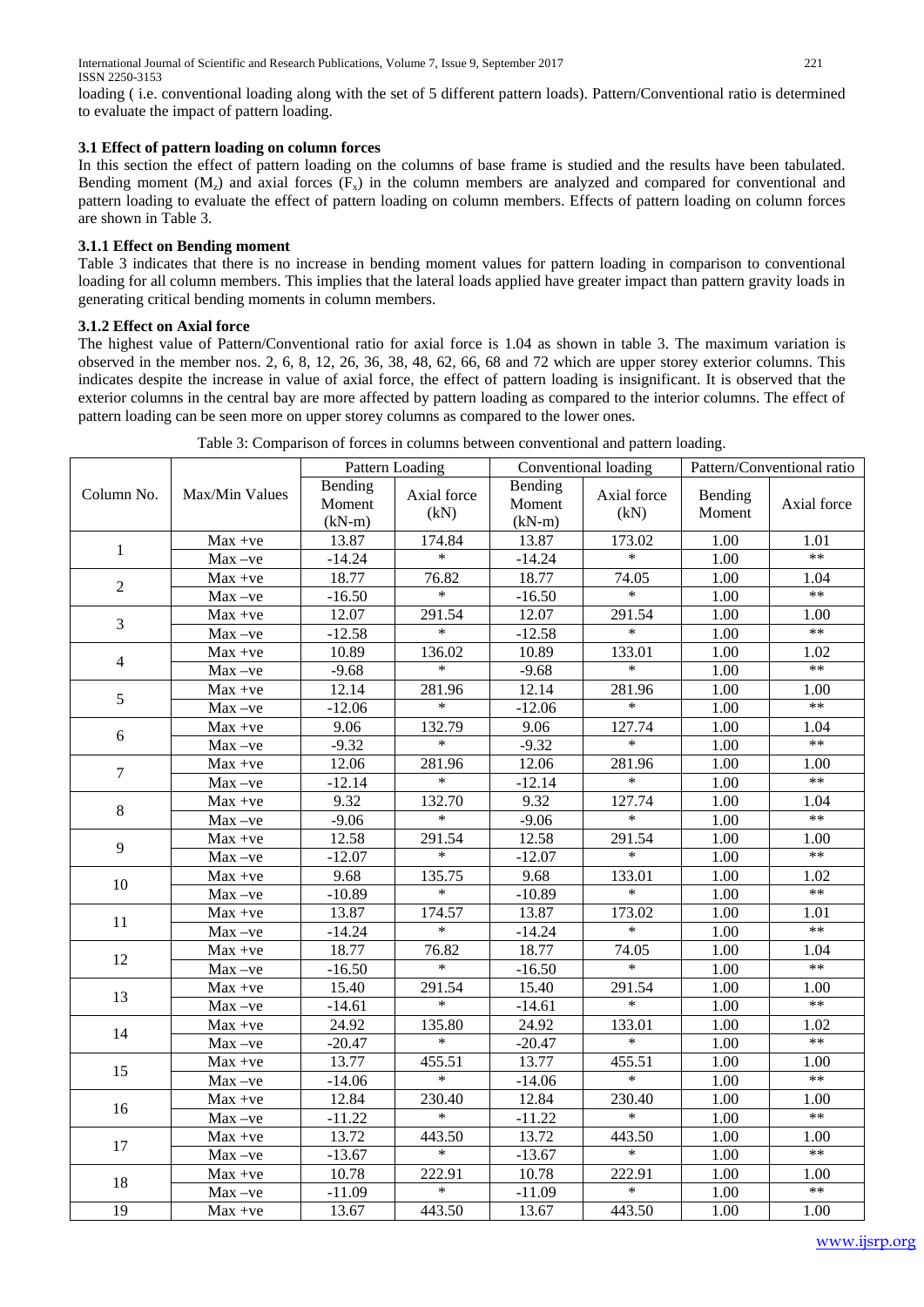International Journal of Scientific and Research Publications, Volume 7, Issue 9, September 2017 222 ISSN 2250-3153

|    | $Max -ve$              | $-13.72$          | $\ast$           | $-13.72$          | $\ast$           | 1.00         | $**$               |
|----|------------------------|-------------------|------------------|-------------------|------------------|--------------|--------------------|
| 20 | $Max +ve$              | 11.09             | 222.91           | 11.09             | 222.91           | 1.00         | 1.00               |
|    | $Max -ve$              | $-10.78$          | $\ast$           | $-10.78$          | $\ast$           | 1.00         | $\ast\ast$         |
| 21 | $Max +ve$              | 14.06             | 455.51           | 14.06             | 455.51           | 1.00         | 1.00               |
|    | $Max -ve$              | $-13.77$          | $\ast$           | $-13.77$          | $\ast$           | 1.00         | $***$              |
| 22 | $Max +ve$              | 11.22             | 230.40           | 11.22             | 230.40           | 1.00         | 1.00               |
|    | $Max -ve$              | $-12.84$          | $\ast$           | $-12.84$          | $\ast$           | 1.00         | $**$               |
| 23 | $Max +ve$              | 15.40             | 291.54           | 15.40             | 291.54           | 1.00         | 1.00               |
|    | $Max -ve$              | $-14.61$          | $\ast$           | $-14.61$          | $\ast$           | 1.00         | $\ast\ast$         |
| 24 | $Max +ve$              | 24.92             | 135.75           | 24.92             | 133.01           | 1.00         | 1.02               |
|    | $Max -ve$              | $-20.47$          | $\ast$           | $-20.47$          | $\ast$           | 1.00         | $**$               |
| 25 | $Max +ve$              | 15.75             | 281.96           | 15.75             | 281.96           | 1.00         | 1.00               |
|    | $Max -ve$              | $-15.27$          | $\ast$           | $-15.27$          | $\ast$           | 1.00         | $**$               |
| 26 | $Max +ve$              | 25.52             | 132.87           | 25.52             | 127.74           | 1.00         | 1.04               |
|    | $Max -ve$              | $-20.84$          | $\ast$           | $-20.84$          | $\ast$           | 1.00         | $\ast\ast$         |
| 27 | $Max +ve$              | 14.58             | 443.50           | 14.58             | 443.50           | 1.00         | 1.00               |
|    | $Max -ve$              | $-14.86$          | $\ast$           | $-14.86$          | $\ast$           | 1.00         | $\ast\ast$         |
| 28 | $Max +ve$              | 13.51             | 222.91           | 13.51             | 222.91           | 1.00         | 1.00               |
|    | $Max -ve$              | $-11.79$          | $\ast$           | $-11.79$          | $\ast$           | 1.00         | $\ast\ast$         |
| 29 | $Max +ve$              | 14.51             | 431.11           | 14.51             | 431.11           | 1.00         | 1.00               |
|    | $Max -ve$              | $-14.46$          | $\ast$           | $-14.46$          | $\ast$           | 1.00         | $\ast\ast$         |
| 30 | $Max +ve$              | 11.40             | 215.04           | 11.40             | 215.04           | 1.00         | 1.00               |
|    | $Max -ve$              | $-11.72$          | $\ast$           | $-11.72$          | $\ast$           | 1.00         | $\ast\ast$         |
| 31 | $Max +ve$              | 14.46             | 431.11<br>$\ast$ | 14.46             | 431.11<br>$\ast$ | 1.00         | 1.00<br>$\ast\ast$ |
|    | $Max -ve$              | $-14.51$          |                  | $-14.51$          |                  | 1.00         |                    |
| 32 | $Max +ve$              | 11.72             | 215.04<br>$\ast$ | 11.72             | 215.04<br>$\ast$ | 1.00         | 1.00<br>$**$       |
|    | $Max -ve$              | $-11.40$          | 443.50           | $-11.40$<br>14.86 | 443.50           | 1.00<br>1.00 | 1.00               |
| 33 | $Max +ve$<br>$Max -ve$ | 14.86<br>$-14.58$ | $\ast$           | $-14.58$          | $\ast$           | 1.00         | $**$               |
|    | $Max +ve$              | 11.79             | 222.91           | 11.79             | 222.91           | 1.00         | 1.00               |
| 34 | $Max -ve$              | $-13.51$          | $\ast$           | $-13.51$          | $\ast$           | 1.00         | $**$               |
|    | $Max +ve$              | 15.75             | 281.96           | 15.75             | 281.96           | 1.00         | 1.00               |
| 35 | $Max -ve$              | $-15.27$          | $\ast$           | $-15.27$          | $\ast$           | 1.00         | $\ast\ast$         |
|    | $Max +ve$              | 25.52             | 132.70           | 25.52             | 127.74           | 1.00         | 1.04               |
| 36 | $Max -ve$              | $-20.84$          | $\ast$           | $-20.84$          | $\ast$           | 1.00         | $\ast\ast$         |
| 37 | $Max +ve$              | 15.75             | 281.96           | 15.75             | 281.96           | 1.00         | 1.00               |
|    | $Max -ve$              | $-15.27$          | $\ast$           | $-15.27$          | $\ast$           | 1.00         | $***$              |
| 38 | $Max +ve$              | 25.52             | 133.06           | 25.52             | 127.74           | 1.00         | 1.04               |
|    | $Max -ve$              | $-20.84$          | *                | $-20.84$          |                  | 1.00         | $***$              |
| 39 | $Max +ve$              | 14.58             | 443.50           | 14.58             | 443.50           | 1.00         | 1.00               |
|    | $Max -ve$              | $-14.86$          | *                | $-14.86$          | $\ast$           | 1.00         | $***$              |
| 40 | $Max +ve$              | 13.51             | 222.91           | 13.51             | 222.91           | 1.00         | 1.00               |
|    | $Max -ve$              | $-11.79$          | $\ast$           | $-11.79$          | $\ast$           | 1.00         | $***$              |
| 41 | $Max +ve$              | 14.51<br>$-14.46$ | 431.11<br>$\ast$ | 14.51<br>$-14.46$ | 431.11<br>$\ast$ | 1.00<br>1.00 | 1.00<br>$***$      |
|    | $Max -ve$<br>$Max +ve$ | 11.40             | 215.04           | 11.40             | 215.04           | 1.00         | 1.00               |
| 42 | $Max -ve$              | $-11.72$          | $\ast$           | $-11.72$          | $\ast$           | 1.00         | $***$              |
|    | $Max +ve$              | 14.46             | 431.11           | 14.46             | 431.11           | 1.00         | 1.00               |
| 43 | $Max -ve$              | $-14.51$          | $\ast$           | $-14.51$          | $\ast$           | 1.00         | $***$              |
| 44 | $Max +ve$              | 11.72             | 215.04           | 11.72             | 215.04           | 1.00         | 1.00               |
|    | $Max -ve$              | $-11.40$          | $\ast$           | $-11.40$          | $\ast$           | 1.00         | $***$              |
| 45 | $Max +ve$              | 14.86             | 443.50           | 14.86             | 443.50           | 1.00         | 1.00               |
|    | $Max -ve$              | $-14.58$          | $\ast$           | $-14.58$          | $\ast$           | 1.00         | $***$              |
|    | $Max +ve$              | 11.79             | 222.91           | 11.79             | 222.91           | 1.00         | 1.00               |
| 46 | $Max -ve$              | $-13.51$          | $\ast$           | $-13.51$          | $\ast$           | 1.00         | $***$              |
| 47 | $Max +ve$              | 15.75             | 281.96           | 15.75             | 281.96           | 1.00         | 1.00               |
|    | $Max -ve$              | $-15.27$          | $\ast$           | $-15.27$          | $\ast$           | 1.00         | $***$              |
| 48 | $Max +ve$              | 25.52             | 132.79           | 25.52             | 127.74           | 1.00         | 1.04               |
|    | $Max -ve$              | $-20.84$          | $\ast$           | $-20.84$          | $\ast$           | 1.00         | $***$              |
| 49 | $Max +ve$              | 15.40             | 291.54           | 15.40             | 291.54           | 1.00         | 1.00               |
|    | $Max -ve$              | $-14.61$          | $\ast$           | $-14.61$          | $\ast$           | 1.00         | $***$              |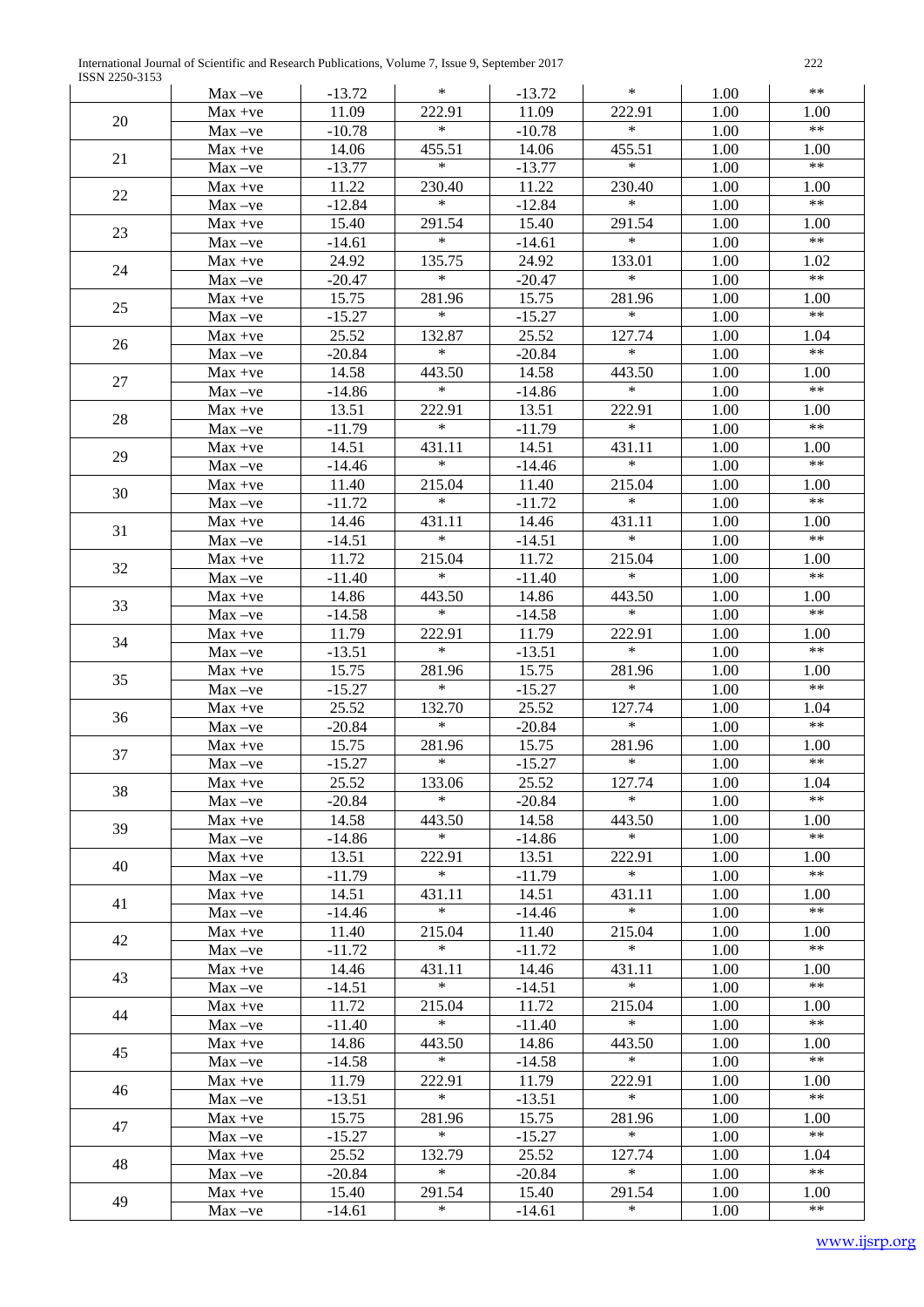| International Journal of Scientific and Research Publications, Volume 7, Issue 9, September 2017 | 223 |
|--------------------------------------------------------------------------------------------------|-----|
| ISSN 2250-3153                                                                                   |     |

| <b>19918 2230-3133</b><br>50 | $Max +ve$              | 24.92            | 136.48           | 24.92            | 133.01           | 1.00           | 1.03          |
|------------------------------|------------------------|------------------|------------------|------------------|------------------|----------------|---------------|
|                              | $Max -ve$              | $-20.47$         | $\ast$           | $-20.47$         | $\ast$           | 1.00           | $***$         |
| 51                           | $Max +ve$              | 13.77            | 455.51           | 13.77            | 455.51           | 1.00           | 1.00          |
|                              | $Max -ve$              | $-14.06$         | $\ast$           | $-14.06$         | $\ast$           | 1.00           | $***$         |
| 52                           | $Max +ve$              | 12.84            | 230.40           | 12.84            | 230.40           | 1.00           | 1.00          |
|                              | $Max -ve$              | $-11.22$         | $\ast$           | $-11.22$         | $\ast$           | 1.00           | $***$         |
| 53                           | $Max +ve$              | 13.72            | 443.50           | 13.72            | 443.50           | 1.00           | 1.00          |
|                              | $Max -ve$              | $-13.67$         | $\ast$           | $-13.67$         | $\ast$           | 1.00           | $***$         |
| 54                           | $Max +ve$              | 10.78            | 222.91           | 10.78            | 222.91           | 1.00           | 1.00          |
|                              | $Max -ve$              | $-11.09$         | $\ast$           | $-11.09$         | $\ast$           | 1.00           | $***$         |
| 55                           | $Max +ve$              | 13.67            | 443.50           | 13.67            | 443.50           | 1.00           | 1.00          |
|                              | $Max -ve$              | $-13.72$         | $\ast$           | $-13.72$         | $\ast$           | 1.00           | $***$         |
| 56                           | $Max +ve$              | 11.09            | 222.91           | 11.09            | 222.91           | 1.00           | 1.00          |
|                              | $Max -ve$              | $-10.78$         | $\ast$           | $-10.78$         | $\ast$           | 1.00           | $***$         |
| 57                           | $Max +ve$              | 14.06            | 455.51           | 14.06            | 455.51           | 1.00           | 1.00          |
|                              | $Max -ve$              | $-13.77$         | $\ast$           | $-13.77$         | $\ast$           | 1.00           | $***$         |
| 58                           | $Max +ve$              | 11.22            | 230.40           | 11.22            | 230.40           | 1.00           | 1.00          |
|                              | $Max -ve$              | $-12.84$         | $\ast$           | $-12.84$         | $\ast$           | 1.00           | $***$         |
| 59                           | $Max +ve$              | 15.40            | 291.54           | 15.40            | 291.54           | 1.00           | 1.00          |
|                              | $Max -ve$              | $-14.61$         | $\ast$           | $-14.61$         | $\ast$           | 1.00           | $***$         |
| 60                           | $Max +ve$              | 24.92            | 136.02           | 24.92            | 133.01           | 1.00           | 1.02          |
|                              | $Max -ve$              | $-20.47$         | $\ast$           | $-20.47$         | $\ast$           | 1.00           | $***$         |
| 61                           | $Max +ve$              | 13.87            | 175.18           | 13.87            | 173.02           | 1.00           | 1.01          |
|                              | $Max -ve$              | $-14.24$         | $\ast$           | $-14.24$         | $\ast$           | 1.00           | $***$         |
| 62                           | $Max +ve$              | 18.77            | 77.11            | 18.77            | 74.05            | 1.00           | 1.04          |
|                              | $Max -ve$              | $-16.50$         | $\ast$           | $-16.50$         | $\ast$           | 1.00           | $***$         |
| 63                           | $Max +ve$              | 12.07            | 291.54           | 12.07            | 291.54           | 1.00           | 1.00          |
|                              | $Max -ve$              | $-12.58$         | $\ast$           | $-12.58$         | $\ast$           | 1.00           | $***$         |
| 64                           | $Max +ve$              | 10.89            | 136.48<br>$\ast$ | 10.89            | 133.01<br>$\ast$ | 1.00           | 1.03<br>$***$ |
|                              | $Max -ve$              | $-9.68$          |                  | $-9.68$          |                  | 1.00           |               |
| 65                           | $Max +ve$              | 12.14            | 281.96<br>$\ast$ | 12.14            | 281.96<br>$\ast$ | 1.00           | 1.00<br>$***$ |
|                              | $Max -ve$              | $-12.06$         |                  | $-12.06$         |                  | 1.00           |               |
| 66                           | $Max +ve$              | 9.06             | 133.06<br>$\ast$ | 9.06             | 127.74<br>$\ast$ | 1.00           | 1.04<br>$***$ |
|                              | $Max -ve$              | $-9.32$          |                  | $-9.32$          |                  | 1.00           |               |
| 67                           | $Max +ve$              | 12.06            | 281.96<br>$\ast$ | 12.06            | 281.96<br>$\ast$ | 1.00<br>1.00   | 1.00<br>$***$ |
|                              | $Max -ve$              | $-12.14$<br>9.32 | 132.87           | $-12.14$<br>9.32 | 127.74           | 1.00           | 1.04          |
| 68                           | $Max +ve$              |                  | $\ast$           | $-9.06$          | $\ast$           | 1.00           | $**$          |
|                              | $Max -ve$<br>$Max +ve$ | $-9.06$<br>12.58 | 291.54           | 12.58            | 291.54           | 1.00           | 1.00          |
| 69                           | $Max -ve$              | $-12.07$         | $\ast$           | $-12.07$         | $\ast$           | 1.00           | $***$         |
|                              | $Max +ve$              | 9.68             | 135.80           | 9.68             | 133.01           | 1.00           | 1.02          |
| 70                           | $Max -ve$              | $-10.89$         | $\ast$           | $-10.89$         | $\ast$           | 1.00           | $***$         |
|                              | $Max +ve$              | 13.87            | 174.84           | 13.87            | 173.02           | 1.00           | 1.01          |
| 71                           | $Max -ve$              | $-14.24$         | $\ast$           | $-14.24$         | $\ast$           | 1.00           | $***$         |
|                              | $Max +ve$              | 18.77            | 76.82            | 18.77            | 74.05            | 1.00           | 1.04          |
| 72                           | $Max -ve$              | $-16.50$         | $\ast$           | $-16.50$         | $\ast$           | 1.00           | $***$         |
|                              |                        |                  |                  |                  |                  | <b>Bending</b> | <b>Shear</b>  |
|                              |                        |                  |                  |                  |                  | <b>Moment</b>  | Force         |
| <b>Maximum variation</b>     |                        |                  |                  |                  |                  |                | 1.04          |
|                              |                        |                  |                  |                  |                  |                |               |

## **3.2 Effect of pattern loading on beam forces**

Bending moment and shear force in beam members for conventional and pattern loading are compared to evaluate the effect of pattern loading on beam forces.

# **3.2.1 Effect on Bending moment**

It has been indicated in table 4 that there is an increase hogging moment values for pattern loading in comparison to conventional loading for most of the beam members. The maximum Pattern/Conventional ratio for hogging moment is 1.12. The highest value of Pattern/Conventional ratio obtained for hogging moment is for top floor's exterior beam member (beam number 80, 130, 140 and 190).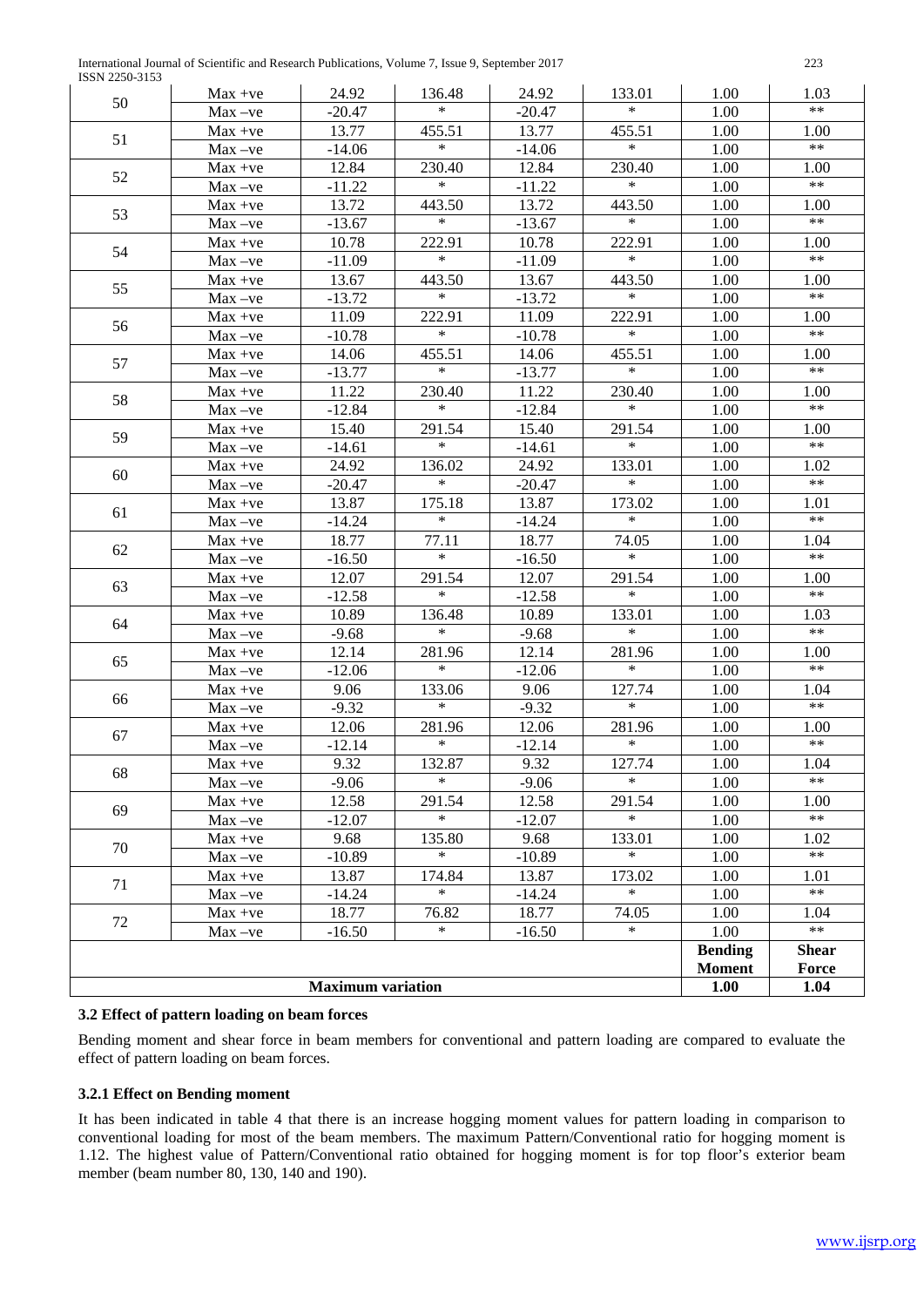Table 5 indicates that all the members are affected due to pattern loading and their sagging moment values increases. The maximum pattern/conventional ratio for sagging moment is found to be 1.25. The values of sagging moments are more affected as compared to hogging moment which is represented by higher values of Pattern/Conventional ratio. On every floor the exterior beam of central bay has higher value of Pattern/Conventional ratio than the interior beams. The values of Pattern/Conventional ratio follow an increasing trend from ground floor beams to top floor beams for both hogging and sagging moment. The highest value of Pattern/Conventional ratio obtained for sagging moment is for top floor's exterior beams which are adjacent to the beams having maximum hogging moment (beam number 79, 81, 129, 131, 139, 141, 189 and 191).

### **3.2.2 Effect on Shear force**

The highest value of Pattern/Conventional ratio for shear force is 1.06. These values exhibit that the increase in values of shear force obtained through pattern loading are insignificant. The maximum value of Pattern/Conventional ratio is observed in exterior beam members of top storey (beam number 80, 81, 130, 131, 139, 141, 189 and 190). The Pattern/Conventional ratio for shear force follows an increasing trend from ground floor beams to the top floor beams.

|            |                  | Pattern Loading<br>(Critical) value | Conventional loading<br>value | Pattern/Conventional ratio |
|------------|------------------|-------------------------------------|-------------------------------|----------------------------|
| Member No. | $Max +ve$ Values | <b>Bending Moment</b>               | <b>Bending Moment</b>         |                            |
|            |                  | $(kN-m)$                            | $(kN-m)$                      | <b>Bending Moment</b>      |
| 130        | $Max +ve$        | 32.11                               | 28.67                         | 1.12                       |
| 140        | $Max +ve$        | 32.11                               | 28.67                         | 1.12                       |
| 80         | $Max +ve$        | 31.65                               | 28.67                         | 1.10                       |
| 190        | $Max +ve$        | 31.65                               | 28.67                         | 1.10                       |
| 129        | $Max +ve$        | 33.16                               | 30.51                         | 1.09                       |
| 141        | $Max +ve$        | 33.16                               | 30.51                         | 1.09                       |
| 75         | $Max +ve$        | 39.67                               | 36.80                         | 1.08                       |
| 185        | $Max +ve$        | 39.67                               | 36.80                         | 1.08                       |
| 79         | $Max +ve$        | 32.68                               | 30.51                         | 1.07                       |
| 191        | $Max +ve$        | 32.68                               | 30.51                         | 1.07                       |
| 125        | $Max +ve$        | 39.37                               | 36.80                         | 1.07                       |
| 135        | $Max +ve$        | 39.37                               | 36.80                         | 1.07                       |
| 76         | $Max +ve$        | 40.36                               | 37.86                         | 1.07                       |
| 184        | $Max +ve$        | 40.36                               | 37.86                         | 1.07                       |
| 126        | $Max +ve$        | 40.13                               | 37.86                         | 1.06                       |
| 134        | $Max +ve$        | 40.13                               | 37.86                         | 1.06                       |

Table 4: Beam members having Pattern/Conventional ratio for hogging moment greater than 1.06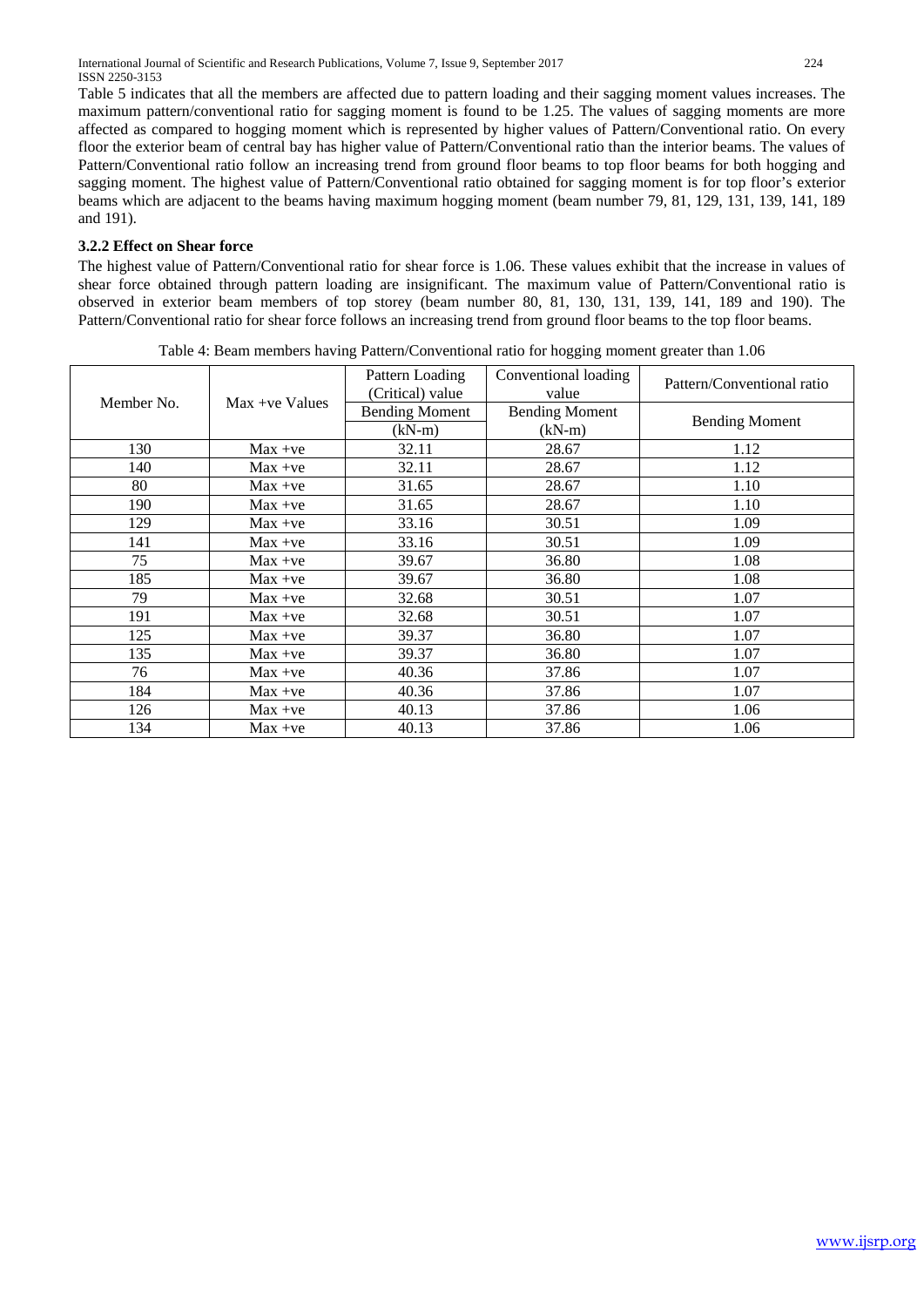| Member No. | Max -ve Values | Pattern Loading<br>(Critical) value | <b>Conventional Loading</b><br>value | Pattern/Conventional<br>ratio |
|------------|----------------|-------------------------------------|--------------------------------------|-------------------------------|
|            |                | <b>Bending Moment</b><br>$(kN-m)$   | <b>Bending Moment</b><br>$(kN-m)$    | <b>Bending Moment</b>         |
| 79         | Max-ve         | $-19.70$                            | $-15.79$                             | 1.25                          |
| 81         | Max -ve        | $-19.70$                            | $-15.79$                             | 1.25                          |
| 129        | Max -ve        | $-19.70$                            | $-15.79$                             | 1.25                          |
| 131        | Max -ve        | $-19.70$                            | $-15.79$                             | 1.25                          |
| 139        | Max -ve        | $-19.70$                            | $-15.79$                             | 1.25                          |
| 141        | Max -ve        | $-19.70$                            | $-15.79$                             | 1.25                          |
| 189        | Max -ve        | $-19.70$                            | $-15.79$                             | 1.25                          |
| 191        | Max -ve        | $-19.70$                            | $-15.79$                             | 1.25                          |
| 80         | Max -ve        | $-20.35$                            | $-16.57$                             | 1.23                          |
| 130        | Max -ve        | $-20.35$                            | $-16.57$                             | 1.23                          |
| 140        | Max -ve        | $-20.35$                            | $-16.57$                             | 1.23                          |
| 190        | Max -ve        | $-20.35$                            | $-16.57$                             | 1.23                          |
| 74         | $Max -ve$      | $-22.88$                            | $-20.06$                             | 1.14                          |
| 76         | Max -ve        | $-22.88$                            | $-20.06$                             | 1.14                          |
| 124        | Max -ve        | $-22.88$                            | $-20.06$                             | 1.14                          |
| 126        | Max -ve        | $-22.88$                            | $-20.06$                             | 1.14                          |
| 119        | Max -ve        | $-27.63$                            | $-24.47$                             | 1.13                          |
| 151        | Max -ve        | $-27.63$                            | $-24.47$                             | 1.13                          |
| 89         | Max -ve        | $-27.62$                            | $-24.47$                             | 1.13                          |
| 181        | Max -ve        | $-27.62$                            | $-24.47$                             | 1.13                          |
| 121        | Max -ve        | $-27.59$                            | $-24.47$                             | 1.13                          |
| 149        | Max -ve        | $-27.59$                            | $-24.47$                             | 1.13                          |
| 91         | Max -ve        | $-27.58$                            | $-24.47$                             | 1.13                          |
| 179        | Max -ve        | $-27.58$                            | $-24.47$                             | 1.13                          |

Table 5: Beam members having Pattern/Conventional ratio for sagging moment greater than 1.13

## **4. CONCLUSION**

In the present study the need of pattern loading in the analysis of building frames has been discussed by comparing the values of member forces obtained by conventional loading with that of pattern loading. The result indicates that the values of bending moment are significantly higher for pattern loading as compared with conventional loading for all beam members. This increase in moment is found more in beam sagging moment compared to hogging moment. The effect of pattern loading is felt more on the upper storey exterior beams compared to the lower storey beams. Pattern loading causes insignificant increase in beam shear force and column axial force. There is no impact of pattern loading on the bending moment of column members. This indicates that the conventional loading is adequate to design column members.

The summary of results obtained by the analysis to evaluate the need of pattern loading in the design of buildings has been tabulated in table 6.

Table 6: Summary of results for evaluation of need of pattern loading

| Sr. No.                   | Particulars    |                | Maximum values of Pattern/Conventional ratio |
|---------------------------|----------------|----------------|----------------------------------------------|
|                           |                | Hogging moment | 1.12                                         |
|                           | <b>Beams</b>   | Sagging moment | 1.25                                         |
|                           |                | Shear force    | 1.06                                         |
| $\overline{2}$<br>Columns | Bending moment | 1.00           |                                              |
|                           | Axial force    | 1 Q4           |                                              |